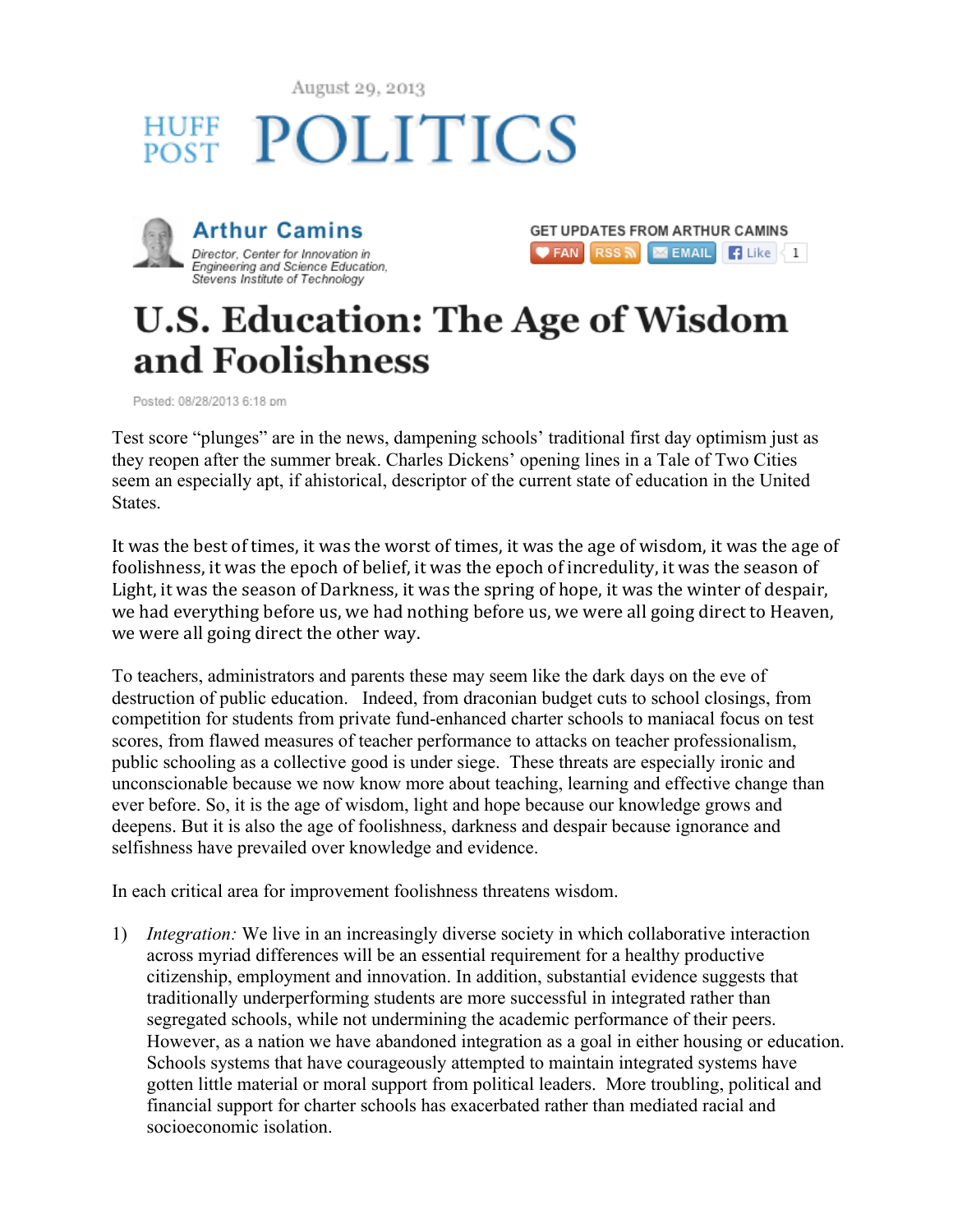- 2) *Expertise:* We know that teachers increase their expertise and remain in schools when they have structured opportunities to collaborate to learn from colleagues and experts and when principals support a collaborative learning culture. Teachers in the US have fewer and less sustained learning opportunities than in countries with higher performance gains on international tests. However, instead of promoting collaboration as an improvement lever, federal education policy and funding have prioritized competition among teachers based on performance incentives. Evaluation systems favored by reformers demand that principals rank teachers on a 1-to-4 scale, promoting judgment not growth and adversarial rather than supportive relationships.
- 3) *Motivation:* The preponderance of evidence and everyday experience suggest that intrinsic motivation, collaboration and collective responsibility are more effective drivers of improvement on complex tasks than extrinsic incentives, competition and individual rewards. By contrast, federal policy has prioritized competition between teachers for rewards, between schools for students and between parents for entrance into schools.
- 4) *Poverty:* We know that out-of-school factors explain far more of the variation on student achievement measures than individual teacher differences and that teacher effectiveness is mediated by factors related to school culture. However, with the exception of the underfunded Promise Neighborhoods program and yet-to-be funded expansion of pre-school, comparatively little attention has been given to the circumstances that mediate student readiness to learn and no major federal programs support improvement of school culture. Instead, the sole focus on measuring individual teacher effectiveness promotes the illusion that pressure, hiring and firing can be the major levers for improvement.
- 5) *Assessment:* Evidence mounts that teachers' expertise in error analysis, ability to accurately diagnose students' level and range of understanding and their repertoire of strategies to productively engage students in moving their own learning forward are powerful predictors of student learning. This evidence speaks to the importance of non-consequential, just-intime, formative assessment of daily student work. In spite of this knowledge, increasing federal and state pressures for performance on end-of-the-year summative assessments distracts teachers and their students from the engagement in very strategies that will have impact on long-term learning.
- 6) *Emotion:* Honest examination of our own experiences and decades of human development and learning sciences research tell us that social and emotional wellbeing are foundational for academic learning. However, the tyranny of academic outcome measures in consequential judgments of teacher and school effectiveness diverts needed attention away from this critical contributor to students' learning and health. In addition, while research supports the importance of a growth mindset to the effort required to master challenging learning, the focus on winning, what has come to be seen as an "education game," suggests that failure or below average performance is a final condemnation rather than an opportunity to grow.
- 7) *Engagement:* Learning requires both cognitive and emotional engagement. Language and mathematical literacy skills are essential capacities. But skill acquisition is not what engages the hard work and imagination of young learners. Every teacher knows that, "You'll need this later on in life" and "It's going to be on the test" do not inspire a love of learning. Students' interests are diverse and it is these interests that spur them to want to read and use mathematics. It is therefore profoundly disturbing that the twin plagues of test score mania and budget cuts have decreased attention to the very things that can stimulate children to want to know: making sense of the natural and build worlds (science technology and engineering); investigating how people live in the world (history, social science and civics) and exploring the many ways in which people express their understanding of the world (the arts).
- 8) *Collaboration:* Finally, we know quite a bit about the differences between behavioral and structural changes stimulated by hierarchical compliance regimes and changes that are the